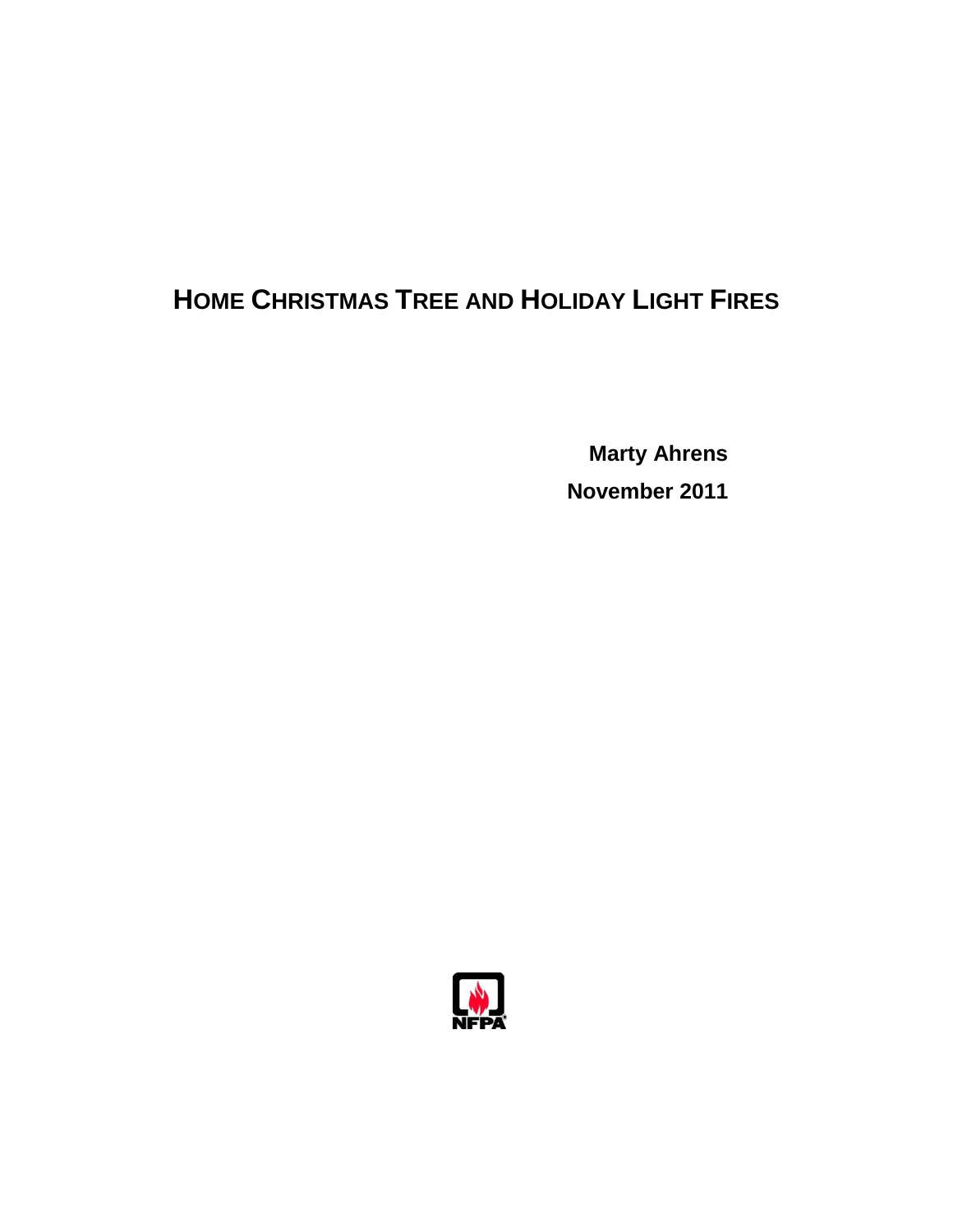### **Abstract**

NFPA estimates that Christmas trees, both natural and artificial, were the item first ignited in an estimated average of 240 reported home structure fires per year during 2005-2009. These fires caused an estimated average of 13 civilian deaths, 27 civilian injuries, and \$16.7 million in direct property damage per year. These estimates are based on data from the U.S. Fire Administration"s (USFA"s) National Fire Incident Reporting System (NFIRS) and the National Fire Protection Association"s (NFPA"s) annual fire department experience survey.

During the same period, holiday lights and other decorative lighting with line voltage were involved in an estimated average of 150 home structure fires per year. These fires caused an average of eight civilian deaths, 14 civilian injuries, and \$8.5 million in direct property damage per year.

Keywords: Christmas tree, holiday lights, fire statistics, decorative lights, home fires, residential fires

### **Acknowledgements**

The National Fire Protection Association thanks all the fire departments and state fire authorities who participate in the National Fire Incident Reporting System (NFIRS) and the annual NFPA fire experience survey. These firefighters are the original sources of the detailed data that make this analysis possible. Their contributions allow us to estimate the size of the fire problem.

We are also grateful to the U.S. Fire Administration for its work in developing, coordinating, and maintaining NFIRS.

For more information about the National Fire Protection Association, visit [www.nfpa.org](http://www.nfpa.org/) or call 617-770-3000. To learn more about the One-Stop Data Shop go to [www.nfpa.org/osds](http://www.nfpa.org/osds) or call 617-984-7443.

Copies of this analysis are available from:

National Fire Protection Association One-Stop Data Shop 1 Batterymarch Park Quincy, MA 02169-7471 [www.nfpa.org](http://www.nfpa.org)  e-mail: [osds@nfpa.org](mailto:osds@nfpa.org)  phone: 617-984-7443

NFPA No. USS39 Copyright© 2011, National Fire Protection Association, Quincy, MA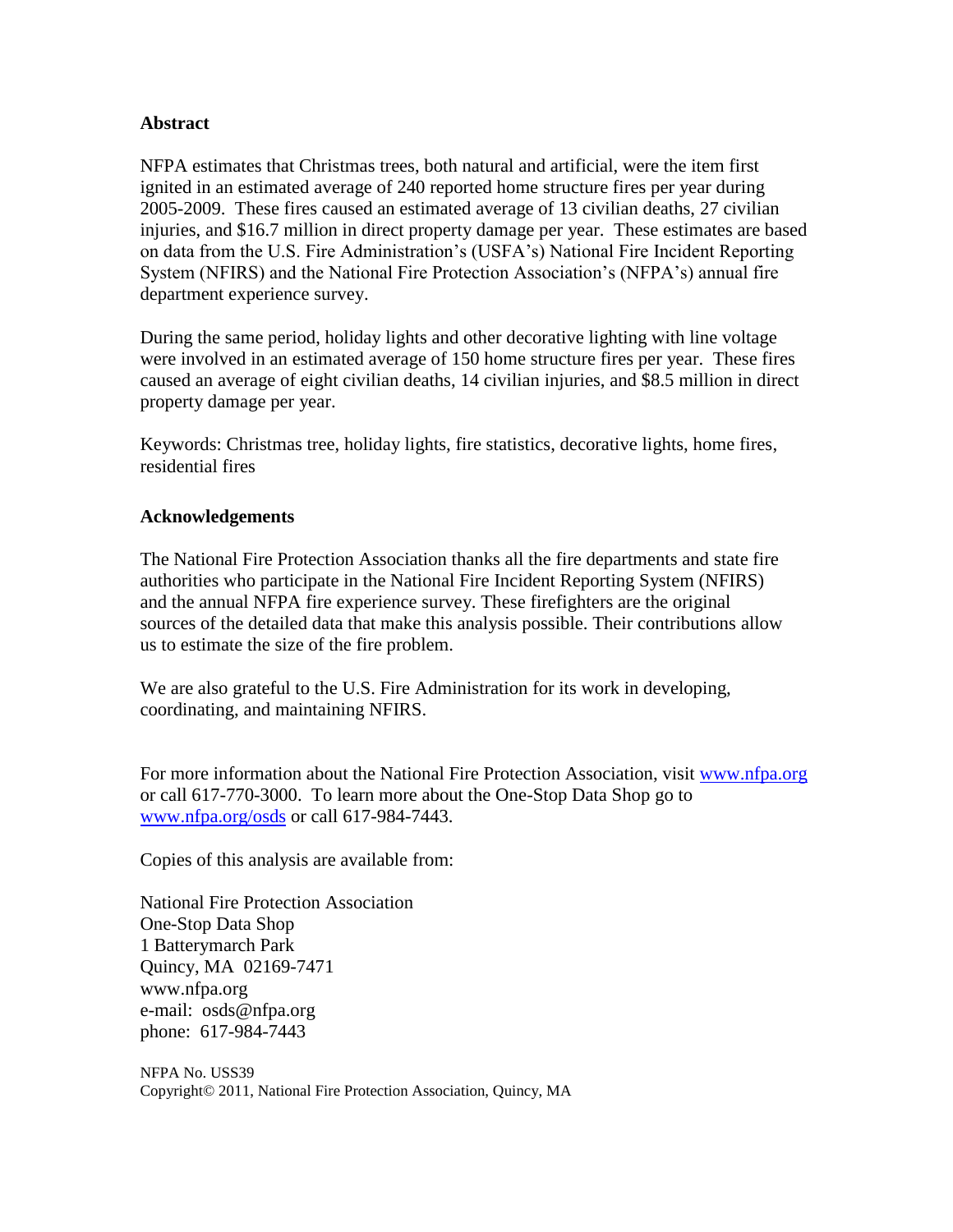## Executive Summary

The winter holiday season should be a joyous time of year. However, certain types of fires and injuries associated with holiday decorating are much more common during this season.

### *Christmas tree fires*

In 2005-2009, U.S. fire departments responded to an estimated annual average of 240 home structure fires that began with Christmas trees. Home Christmas tree fires caused an average of 13 civilian deaths, 27 civilian injuries, and \$16.7 million in direct property damage per year.

Although these fires are not common, when they do occur, they are unusually likely to be serious. On average, one of every 18 reported home structure Christmas tree fires resulted in a death compared to an average of one death per 141 total reported home structure fires.

Half of the home Christmas tree structure fires were in December and one-third were in January. Forty-two percent of home Christmas tree structure fires occurred on the twelve days from December 23 through January 3.

Electrical failures or malfunctions were involved in one-third (33%) of the home Christmas tree structure fires. One in five (20%) occurred because some type of heat source was too close to the tree. Decorative lights with line voltage were involved in 13% of these incidents.Eleven percent of the home Christmas tree fires were started by candles.

Eighteen percent of home Christmas tree structure fires were intentionally set. Half of the intentional Christmas tree fires occurred in January and may have been related to disposal.

The risk of fire is higher with natural trees than artificial ones. Researchers found that dry natural trees burned easily but trees that had been kept moist are unlikely to catch fire unintentionally.

### *Fires involving holiday lights or other decorative lighting with line voltage*

Holiday lights and other decorative lighting with line voltage were involved in an estimated average of 150 home structure fires per year in this same period. These fires caused an average of eight civilian deaths, 14 civilian injuries, and \$8.5 million in direct property damage per year. Almost half (45%) occurred in December and 13% were in January. Seventeen percent of these fires began with Christmas trees. Electrical failures or malfunctions were factors in three-quarters (73%) of the fires involving holiday or decorative lights.

### *Falls related to holiday decorating*

In a study of fall-related injuries during the holiday season, Stevens and Vajani estimated that an annual average of roughly 5,800 fall injuries related to holiday decorating were treated at hospital emergency rooms between November 1 and January 31 in 2000-2001, 2001-2002, and 2002-2003. Sixty-two percent of those injured were between 20 and 49 years of age, compared to 43% of the population in this age group. With 43% of the injuries resulting from falls from ladders and 13% caused by falls from the roof, it appears that the majority of these falls occurred during outdoor decorating. Falls from furniture, typically inside the structure, accounted for 11% of the injuries. Some falls occurred when people tripped over or slipped on tree skirts or other decorations.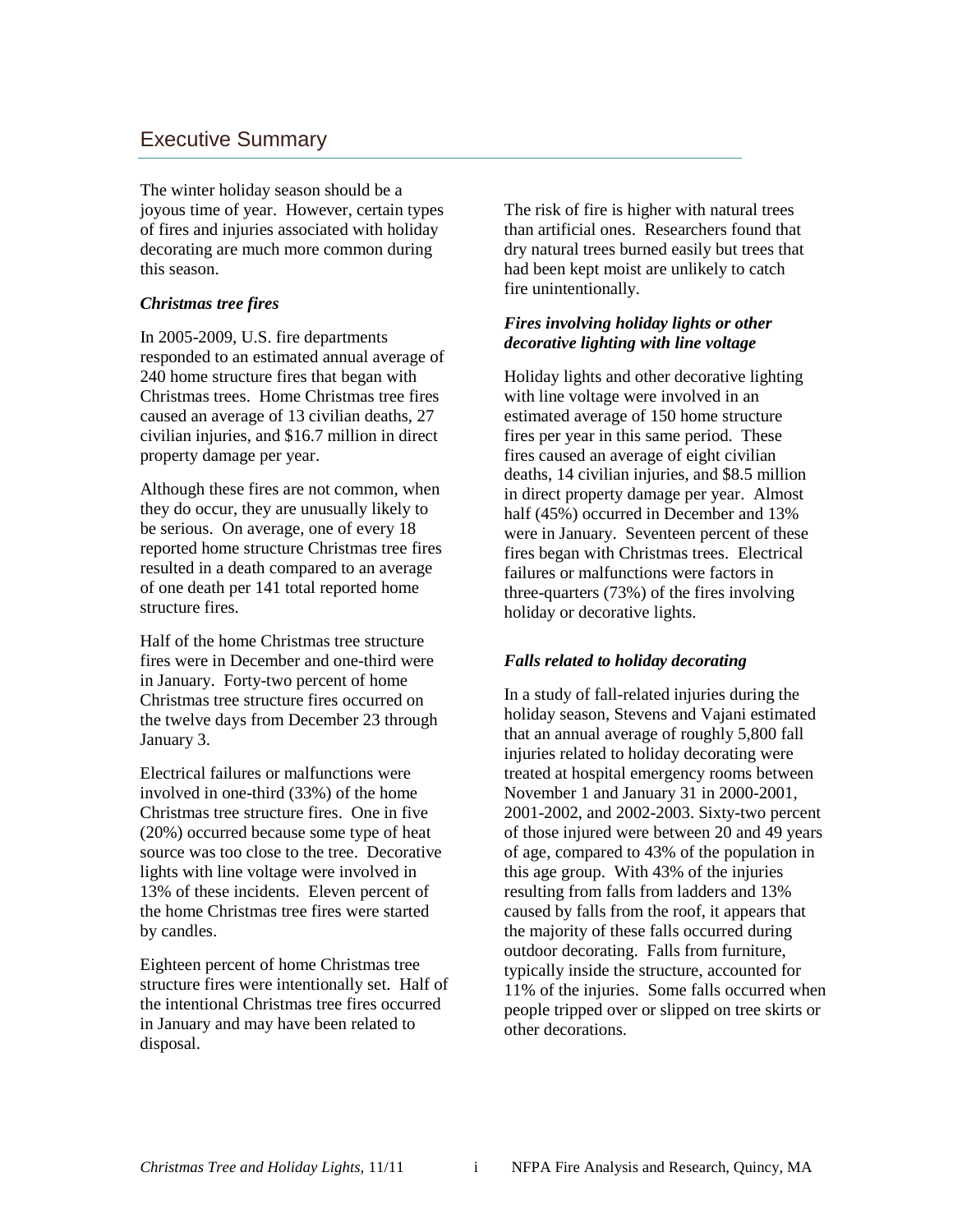# Table of Contents

|                                                                                                                          | Page          |
|--------------------------------------------------------------------------------------------------------------------------|---------------|
| <b>Executive Summary</b>                                                                                                 |               |
| <b>Table of Contents</b>                                                                                                 | $\mathbf{ii}$ |
| List of Figures and Tables                                                                                               | iii           |
| Home Fires Involving Christmas Trees and Holiday Lights Fact Sheet                                                       | iv            |
| Home Structure Fires Originating with Christmas Trees                                                                    |               |
| Home Structure Fires in Which Holiday Lights or Other Decorative Lighting with<br>Line Voltage Were Involved in Ignition | 19            |
| Appendix A. How National Estimates Statistics Are Calculated                                                             | 26            |
| Appendix B. Selected Published Incidents                                                                                 | 34            |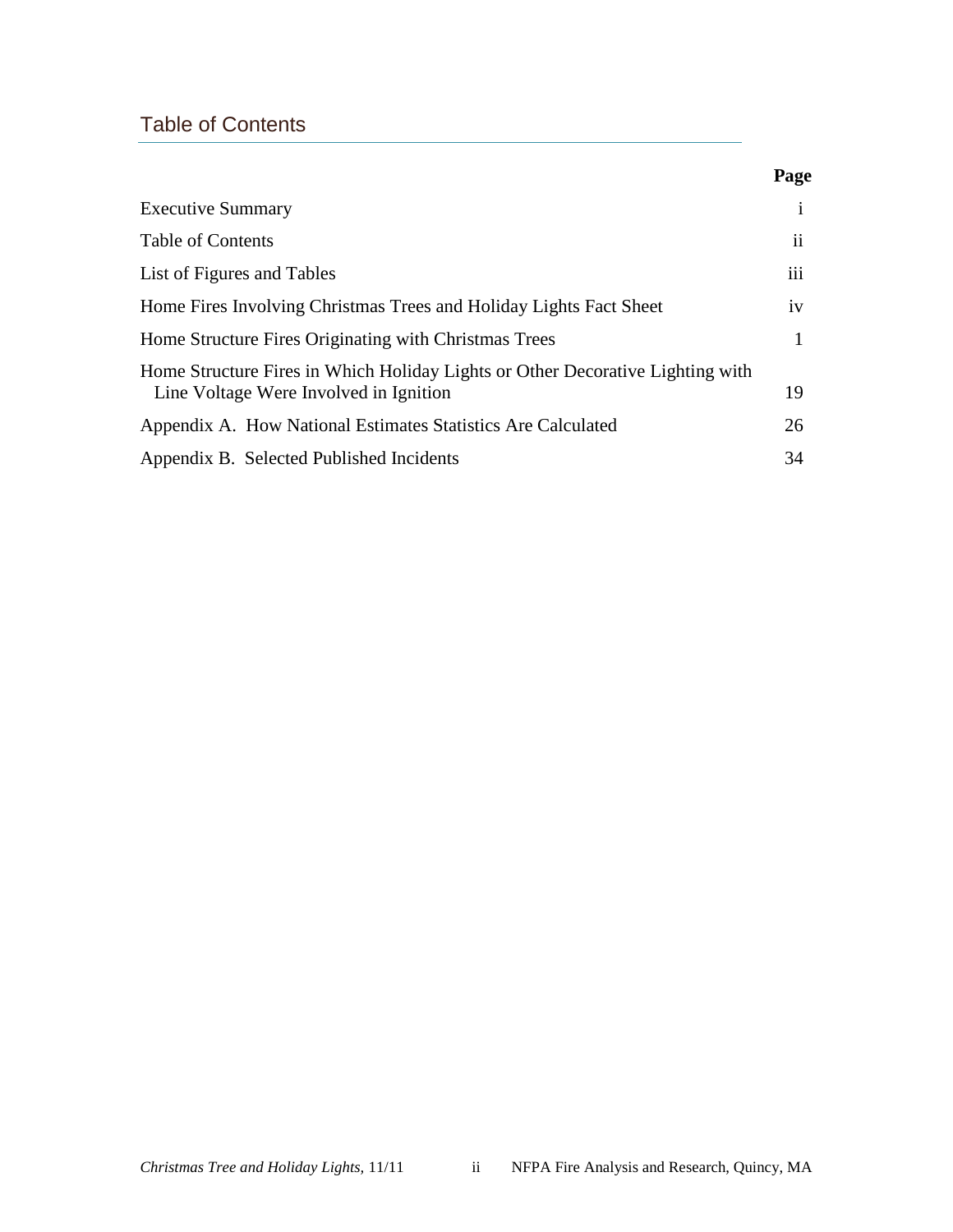# List of Figures and Tables

### **Page**

| Figure 1. | Home Structure Fires in Which Christmas Trees Were First Ignited, by Year                                                        | $\mathbf{1}$   |
|-----------|----------------------------------------------------------------------------------------------------------------------------------|----------------|
| Figure 2. | Deaths in Home Structure Fires in Which Christmas Trees Were First Ignited:<br>Five-Year Rolling Averages                        | 3              |
| Figure 3. | Home Structure Fires in Which Christmas Trees Were First Ignited, by Month                                                       | 3              |
|           | Home Structure Fires in Which Christmas Trees Were First Ignited                                                                 |                |
| Figure 4. | by Time of Alarm                                                                                                                 | $\overline{4}$ |
| Table 1.  | U.S. Home Structure Fires in which Christmas Trees                                                                               |                |
|           | Were the Item First Ignited, by Year                                                                                             | 9              |
| Table 2.  | By Extent of Flame Damage                                                                                                        | 10             |
| Table 3.  | By Factor Contributing to Ignition                                                                                               | 11             |
| Table 4.  | By Cause                                                                                                                         | 12             |
| Table 5.  | By Equipment Involved in Ignition                                                                                                | 14             |
| Table 6.  | By Heat Source                                                                                                                   | 15             |
| Table 7.  | By Area of Origin                                                                                                                | 17             |
| Figure 5. | Home Structure Fires in Which Holiday Lights or Other Decorative Lights<br>with Line Voltage Were Involved in Ignition, by Month | 20             |
| Figure 6. | Home Structure Fires in Which Holiday Lights or Other Decorative Lights                                                          |                |
|           | with Line Voltage Were Involved in Ignition, by Time of Alarm                                                                    | 20             |
| Figure 7. | By Item First Ignited                                                                                                            | 21             |
| Table 8.  | By Extent of Flame Damage                                                                                                        | 23             |
| Table 9.  | By Cause                                                                                                                         | 23             |
| Table 10. | By Factor Contributing to Ignition                                                                                               | 24             |
| Table 11. | By Item First Ignited                                                                                                            | 24             |
| Table 12. | By Area of Origin                                                                                                                | 25             |